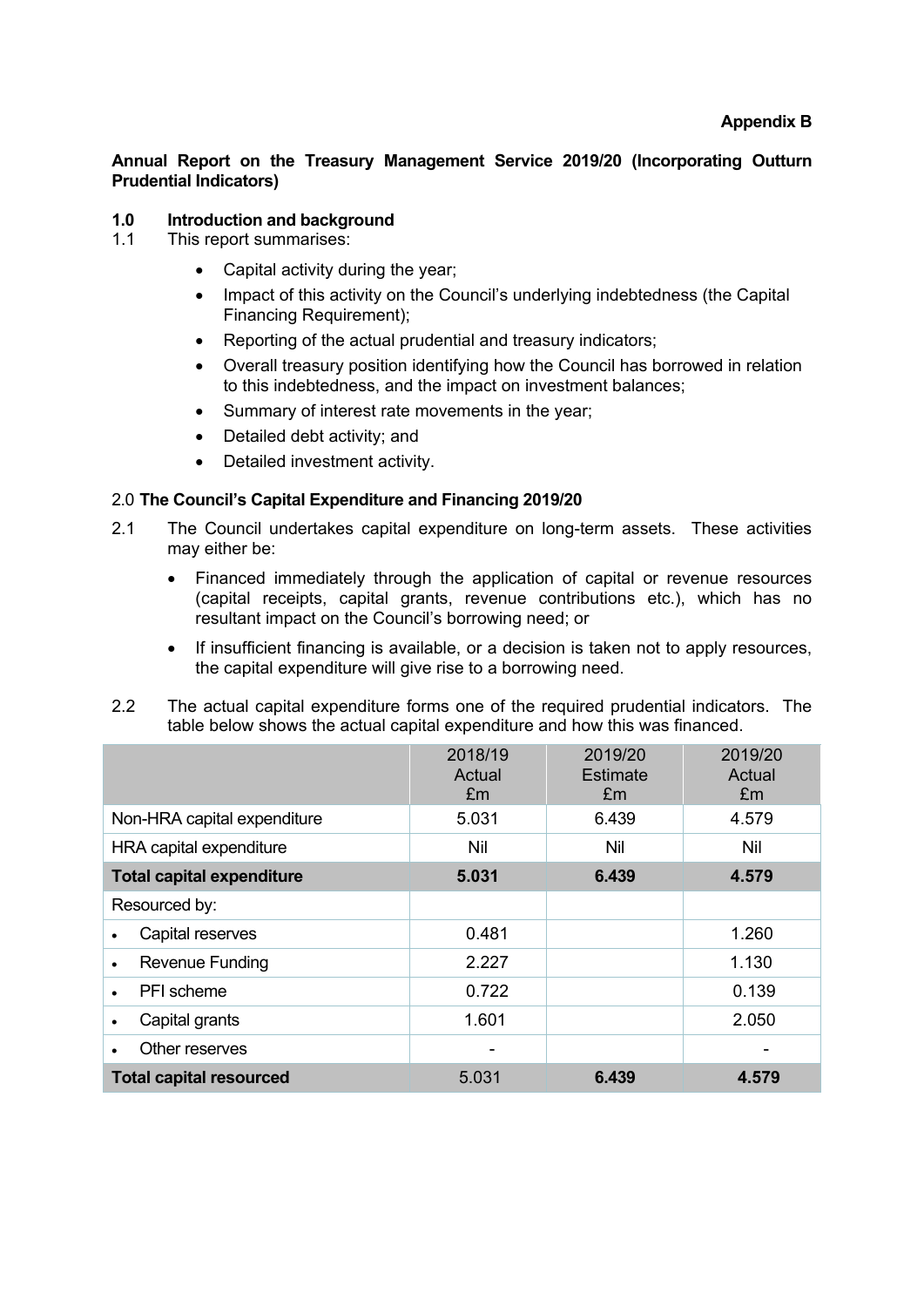## 3.0 **The Council's overall borrowing need**

- 3.1 The Council's 2019/20 Minimum Revenue Provision (MRP) Policy (as required by Ministry of Housing Communities & Local Government (MHCLG) Guidance) was approved as part of the Treasury Management Strategy Report for 2019/20 on 15<sup>th</sup> February 2019 (Council 14<sup>th</sup> March 2019).
- 3.2 The Council's underlying need to borrow is called the Capital Financing Requirement (CFR). This figure is a gauge of the Council's capital borrowing need. The Council does not currently have a positive CFR, and so has no underlying need to borrow for a capital purpose.

There remains limited scope for further capital investment in the existing capital programme unless additional receipts are generated, revenue reserves are used or borrowing takes place.

Prioritisation of capital projects in the future will be key to the best use of the Council's resources. Any future decision on borrowing for capital projects would only be supported if the business case for the projects does not place additional cost pressure on the tax payer through the council tax charge.

3.4 The Council's CFR for the year is shown below and represents a key prudential indicator. This includes PFI and leasing schemes on the balance sheet, which increase the Council's borrowing need, the CFR. No borrowing is actually required against these schemes as a borrowing facility is included in the contract. The Council has complied with this prudential indicator.

|                               | 31 March 2019 | 31 March 2020                | 31 March 2020 |
|-------------------------------|---------------|------------------------------|---------------|
|                               | <b>Actual</b> | Original<br><b>Indicator</b> | <b>Actual</b> |
|                               | £m            |                              | £m            |
|                               |               | £m                           |               |
| <b>Investment balance</b>     | (23.406)      | (18.764)                     | (23.828)      |
| <b>Net borrowing position</b> | (23.406)      | (18.764)                     | (23.828)      |
| <b>CFR</b>                    | 0             | 0                            | 0             |

- $3.5$  Net borrowing represents the total Investment balance at  $31<sup>st</sup>$  March 2020. Delays in the capital programme and the timing of income and payments (debtors and creditors) increased the anticipated cash held at 31st March 2020. £2.195m of capital spend has been carried over from 2019/20 to 2020/21.
- 3.6 **The authorised limit** the authorised limit is the "affordable borrowing limit" required by S3 of the Local Government Act 2003. The Council does not have the power to borrow above this level. The table over the page demonstrates that during 2019/20 the Council has maintained gross borrowing within its authorised limit. For Breckland, this contains the PFI scheme plus a £250k overdraft limit. The PFI value is required as it is part of the Prudential Indicators, however it does not show in the gross borrowing position as the scheme is fully financed.
- 3.7 **The operational boundary** the operational boundary is the expected borrowing position of the Council during the year. Periods where the actual position is either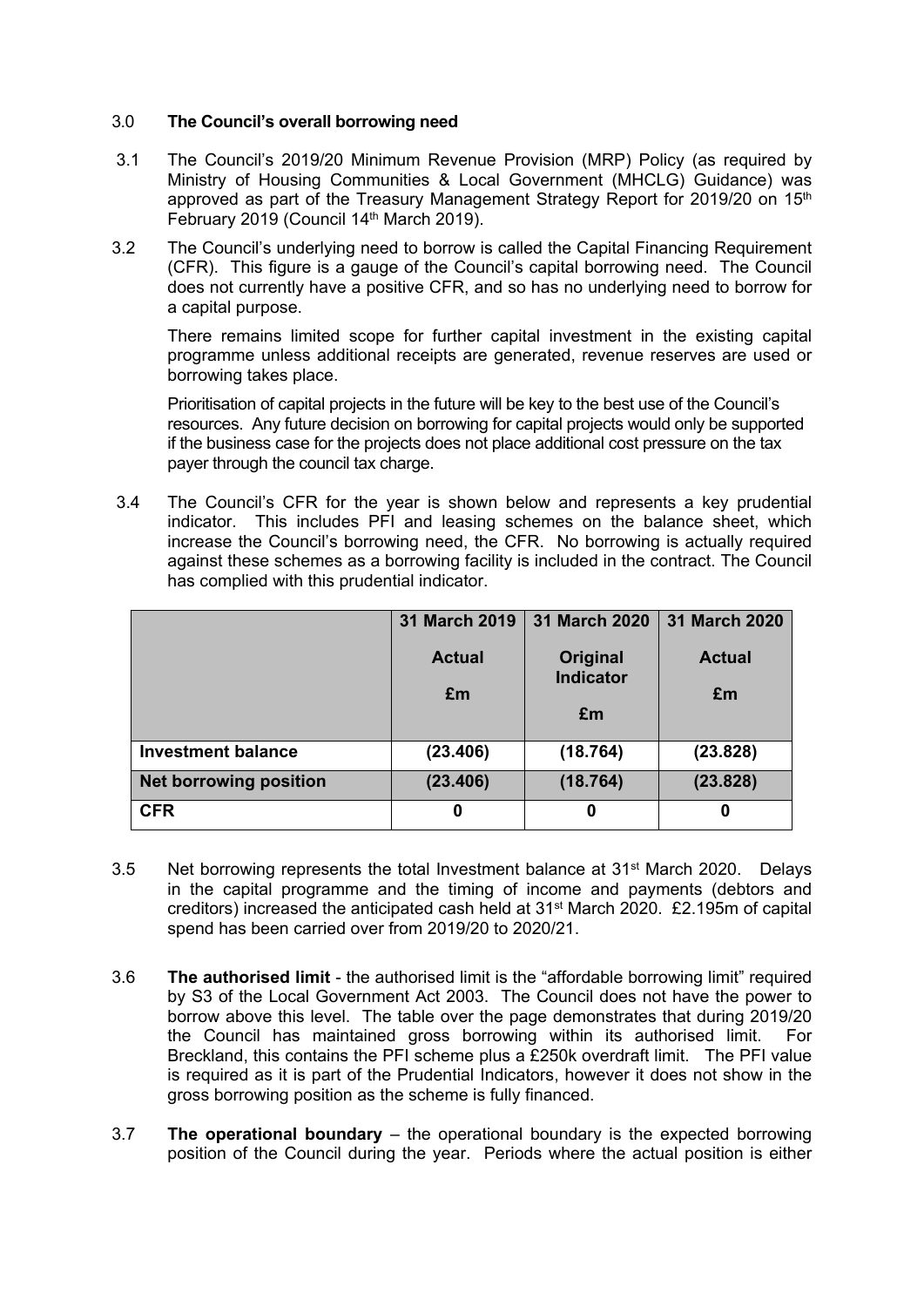below or over the boundary is acceptable subject to the authorised limit not being breached.

3.8 **Actual financing costs as a proportion of net revenue stream** - this indicator identifies the trend in the cost of capital (borrowing and other long term obligation costs net of investment income) against the net revenue stream.

|                                                       | 2019/20 |
|-------------------------------------------------------|---------|
| Authorised limit                                      | £8.285m |
| Maximum gross borrowing position                      | £0      |
| Operational boundary                                  | £0      |
| Average gross borrowing position                      | £0      |
| Financing costs as a proportion of net revenue stream | (2.28%) |

## **4.0. Treasury Position as at 31 March 2020**

4.1 The Council's debt and investment position is organised to ensure adequate liquidity for revenue and capital activities, security for investments and to manage risks within all treasury management activities. Procedures and controls to achieve these objectives are well established both through Member reporting detailed in the summary, and through officer activity detailed in the Council's Treasury Management Practices. At the beginning and the end of 2019/20 the Council's treasury position was as follows:

| <b>Actual borrowing position</b>     | 31 March 2019    |                 | 31 March 2020    |                 |
|--------------------------------------|------------------|-----------------|------------------|-----------------|
|                                      | <b>Principal</b> | Average<br>Rate | <b>Principal</b> | Average<br>Rate |
| <b>Fixed Interest Rate Debt</b>      | 0                |                 | 0                |                 |
| Variable Interest Rate Debt          | 0                |                 | 0                |                 |
| <b>Total Debt</b>                    | 0                |                 | 0                |                 |
| <b>Capital Financing Requirement</b> | £0               |                 | £0               |                 |
| <b>Over/(Under) borrowing</b>        |                  |                 |                  |                 |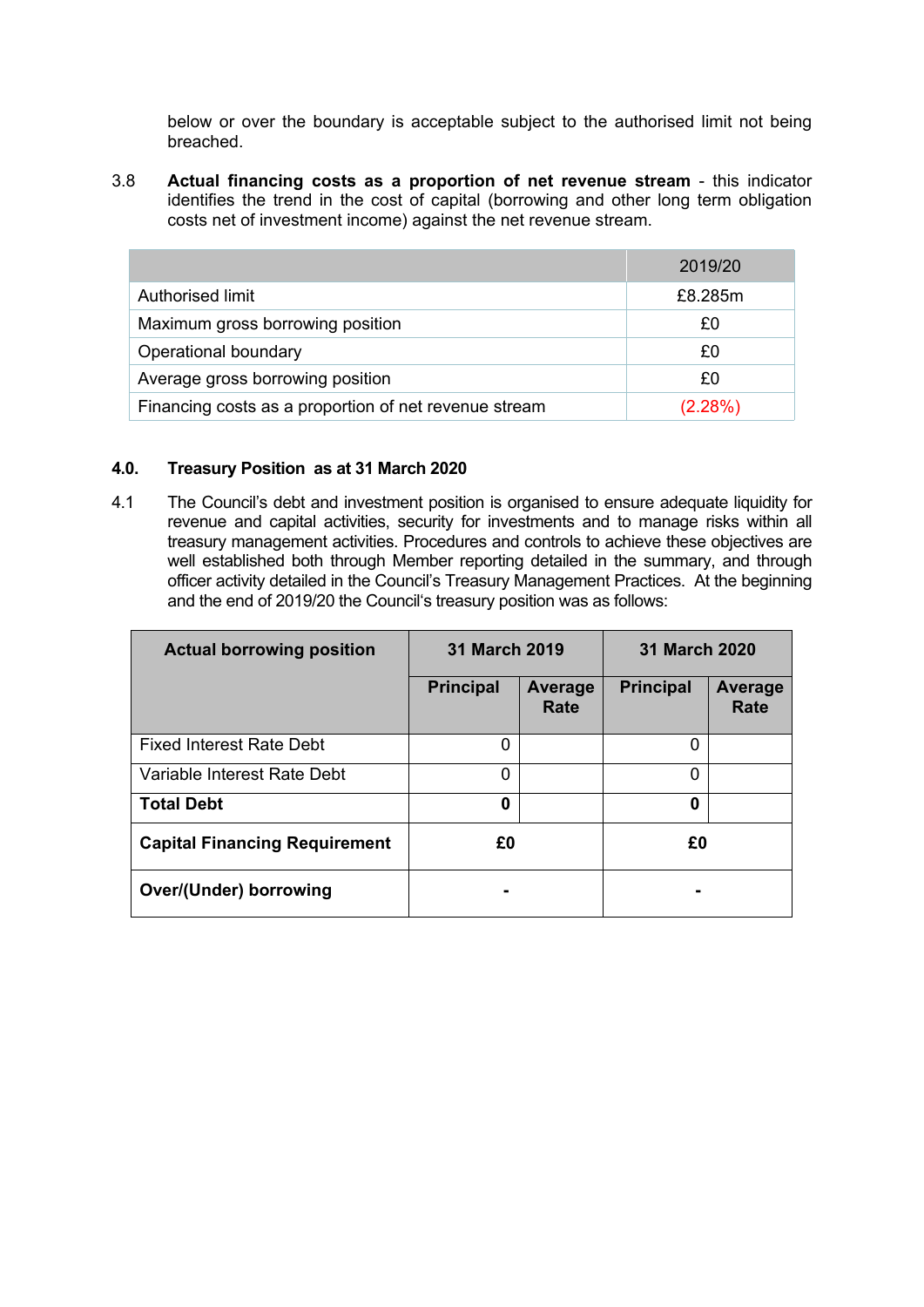| <b>Investment position</b>        | <b>31 March 2019</b>   |                        | <b>31 March 2020</b>   |                 |
|-----------------------------------|------------------------|------------------------|------------------------|-----------------|
|                                   | <b>Principal</b><br>£m | <b>Average</b><br>Rate | <b>Principal</b><br>£m | Average<br>Rate |
| <b>Fixed Interest Investments</b> | (20.079)               |                        | (20.076)               |                 |
| Variable Interest Investments     | (3.289)                |                        | (3.752)                |                 |
| <b>Total Investments</b>          | (23.379)               | 0.891%                 | (23.828)               | 0.892%          |
| Icelandic Balances                | (0.027)                |                        | 0                      |                 |
| <b>Net borrowing position</b>     | (23.406)               |                        | (23.828)               |                 |
| Loans to Breckland Bridge*        | 0                      |                        | 0.763                  |                 |

This includes treasury and Capital loans. Capital loans are not required to be disclosed in this report but for completeness, they are included to show the full picture of how the Council has invested "surplus" cash and the return of 0.892% includes the return from the total loan amount.

4.2 During 2019/20 the Executive Director, Commercialisation managed the debt position at nil. All investments were for less than 1 year.

# **5.0 The Strategy for 2019/20**

- 5.1 On 11<sup>th</sup> March 2020 the base rate changed from 0.75% to 0.25%, reducing to 0.1% on 19<sup>th</sup> March 2020. Investment returns therefore remain low. See section 6.
- 5.2 Change in strategy during the year There are no changes to Strategy during 2019/20 that have not previously been reported.

## **6.0 Investment Rates in 2019/20 (Link Asset Services narrative as at 30/3/2020)**

6.1 Based on the time delay since 31st March 2020, the Link Services narrative as at 30th March 2020 is included at Appendix A which was the update at that time. However, the mid year report also being presented to this committee contains more up to date information on the latest forecast from Link. Forecasts for average investment earnings beyond the three-year time horizon will be heavily dependent on economic and political developments but interest rates are expected to remain low.

## **7.0 Actual debt management activity during 2019/20**

7.1 The Council did not undertake any borrowing in 2019/20 therefore there was no specific debt management required

## **8.0 Investment Outturn for 2019/20**

- 8.1 Investment Policy the Council's investment policy is governed by MHCLG guidance, which was been implemented in the annual investment strategy approved by the Council on 15th February 2019 (Council 14<sup>th</sup> March 2019). updated in mid- year report 16<sup>th</sup> January 2020. This policy sets out the approach for choosing investment counterparties, and is based on Link Asset Services colour coding methodology.
- 8.2 The investment activity during the year conformed to the approved strategy, and the Council had no liquidity difficulties.